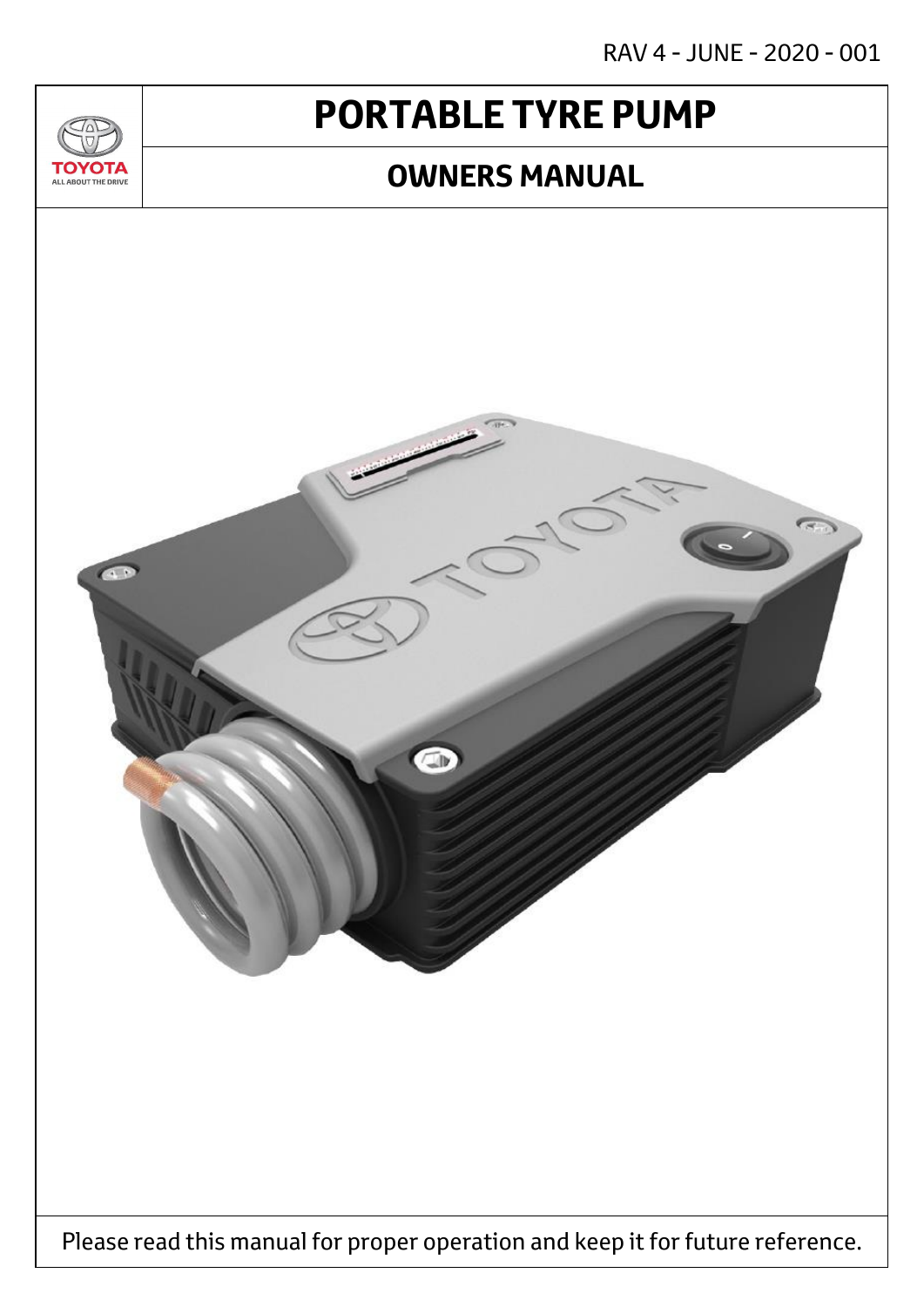RAV 4 - JUNE - 2020 - 001



# **TABLE OF CONTENTS**

## **PORTABLE TYRE PUMP**

| <b>Section</b> | <b>Title</b>                          | Page           |
|----------------|---------------------------------------|----------------|
| 1.0            | <b>Statements</b>                     |                |
| 1.1            | <b>Safety Instructions</b>            | 1              |
| 2.0            | <b>Getting Started</b>                |                |
| 2.1            | Product over view                     | $\overline{2}$ |
| 2.2            | <b>Features</b>                       | $\overline{2}$ |
| 3.0            | <b>Operating 12V-DC Tyre Inflator</b> |                |
| 3.1            | Description of operation              | 3              |
| 3.2            | Inflating tyres                       | 3              |
| 3.3            | Inflatables                           | $\overline{4}$ |
|                |                                       |                |
| 4.0            | <b>Product / Device specification</b> |                |
| 4.1            | Specification                         | 5              |

Please read this manual for proper operation and keep it for future reference.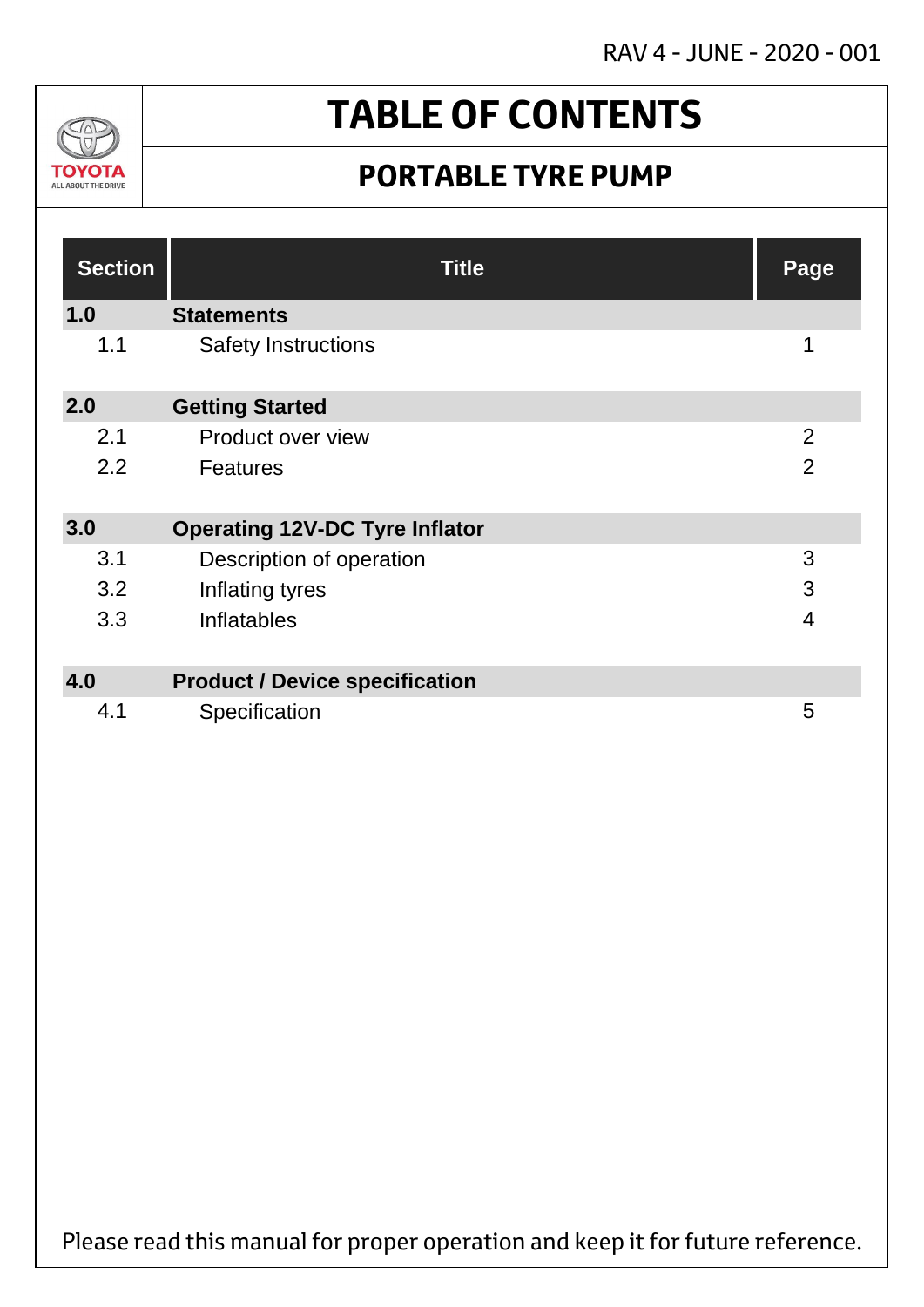# **SECTION 1.0**

### **Statements**

#### **Safety Instructions 1.1**

### **Warning**

ALL AROUT THE DRIV

WARNING: Risk of bursting. Over inflating tyre can cause tyre to burst. Double check the rated pressure values recommended for your vehicle. (refer owner's manual)

### **Caution**

Be careful not to over inflate. Do not leave inflator unattended while the unit is running. Avoid bursting due to over inflation.

### **Safety measurement in the event of a breakdown**

Park the vehicle as far away as possible from flowing traffic. Switch on the hazard warning lights. Engage streeing lock and the wheels in the straight ahead position. Apply handbrake and engage gear into . All occupants should get out of the vehicle and wait outside the danger zone. Place warning triangle to alert traffic. Conform to traffic laws.

### **Tips**

- $\Box$  It is strongly recommended that you keep the vehicle's engine running while using the inflator to prevent discharge of your vehicle's battery. Inflator performance is also enhanced when operating inflator with vehicle engine running.
- $\Box$  Do Not leave the inflator unattended when the unit is in operation
- □ Pay attention to the pressure values of inflator when inflating. Prevent pressure values exceeding the value suggested by manufacturer. (refer owner's manual)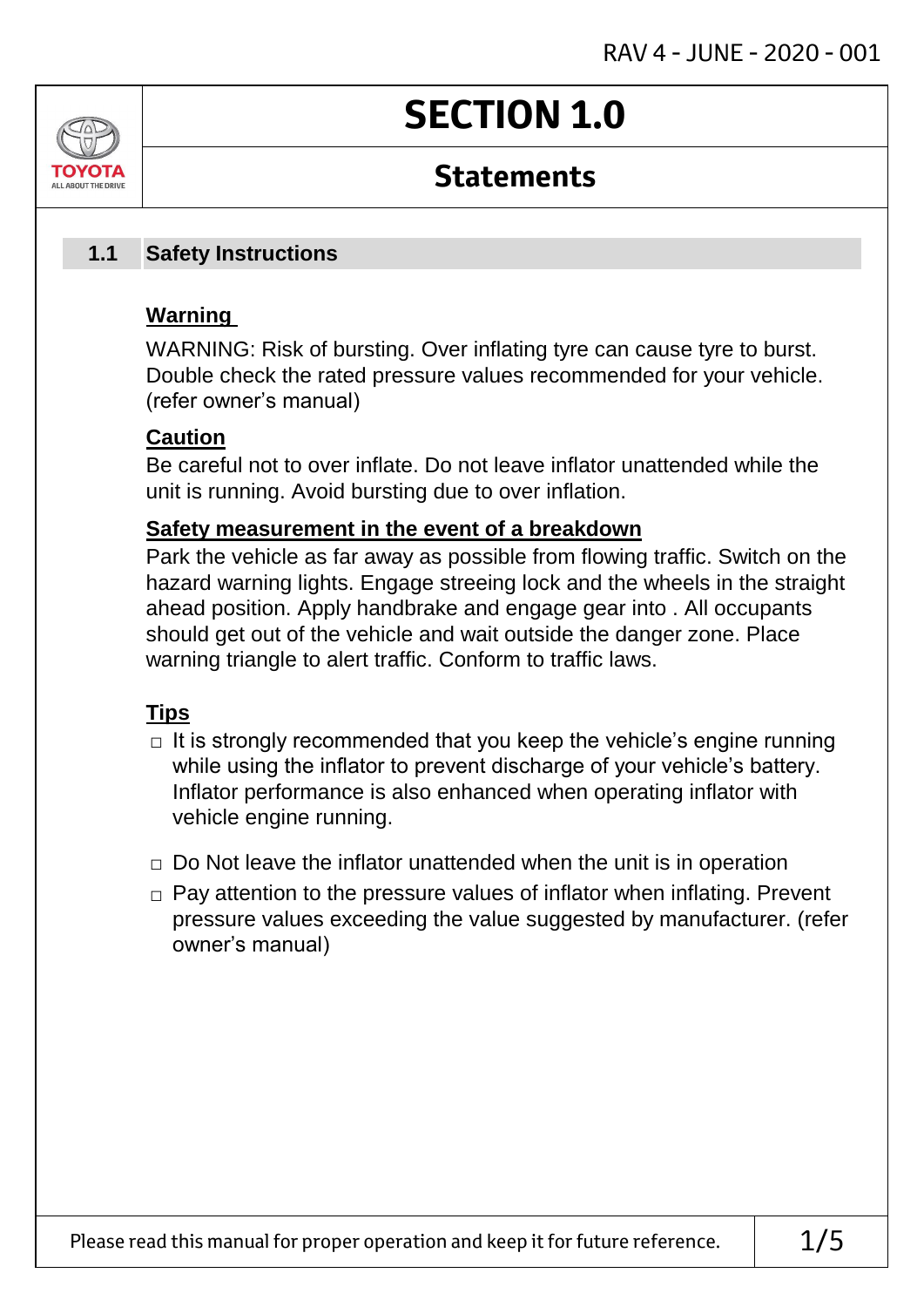# **SECTION 2.0**

## **Getting Started**

#### **Product Overview 2.1**

The 12V DC inflator comes with a cigarette lighter plug that plugs right into your vehicle's cigarette lighter socket to inflate tyres, mattresses, balls and other inflatables.

#### **Features 2.2**

Jn

TOVOIL ALL ABOUT THE DRIVE

- □ Tyre inflator, with LED backlight and easy to read pressure gauge.
- $\Box$  Highly effective work light.
- □ Perfect for filling car & bicycle tyres, athletic balls, air mattresses, rafts, etc.
- □ Compact size for easy carrying and storing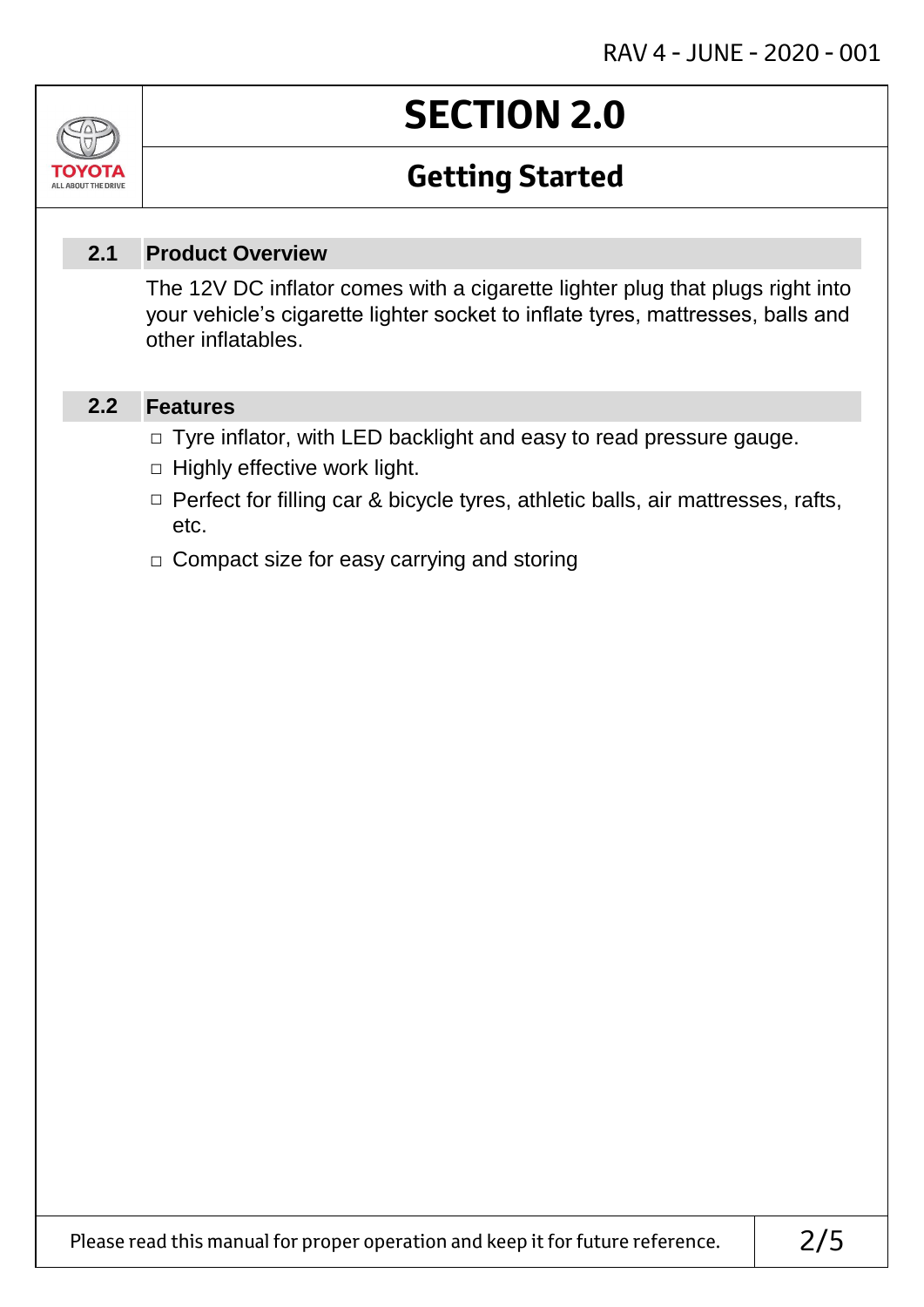

# **SECTION 3.0**

## **Operating Portable Tyre Pump**

#### **Discription of operation 3.1**

- $_\square$  ON/OFF switch:"ON" to start unit and "OFF" to shut off the power at the end of use.
- $\Box$  Pressure gauge: easy to read pressure values.
- $\Box$  Brass connector: used with the accessory of inflator or used to inflate standard tyre.
- $\Box$  Inflation needle: attaches to brass connector to be used to inflate sport balls.
- $\Box$  Plastic nozzle: attaches to brass connector to be used to inflate toys and air mattresses.

#### **Inflating tyres 3.2**

- 1. Attach the brass connector on the end of the air hose to the tyre valve stem. (See Fig.1)
- 2. Be sure to screw the valve stem threads tightly. (See Fig.2).
- 3. To inflate simply plug the power cord into cigarette lighter socket.
- 4. With the vehicle running, place ON/OFF switch to "ON" position and begin inflation.
- 5. When pressure gauge reaches desired pressure, place the ON/OFF switch to "OFF" position. Disconnect the power plug and remove the brass connector from the tyre valve stem.



**Fig 1. Fig 2.**

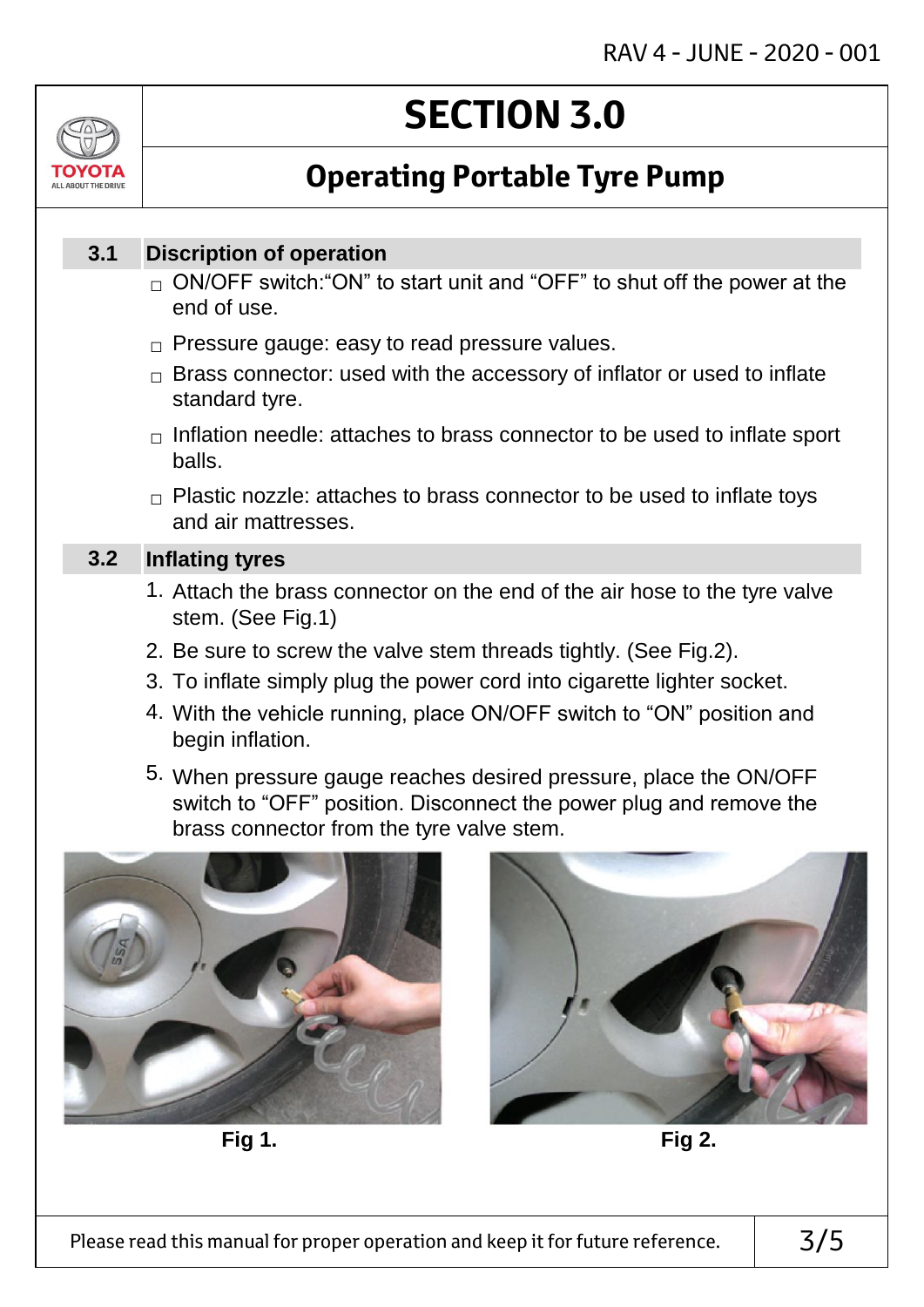

# **SECTION 3.0**

## **Operating Portable Tyre Pump**

#### **Inflatables 3.3**

### **(Balls, Beach Toys, Air Mattresses etc.)**

- 1. Attach the appropriate needle or nozzle to the brass connector.
- 2. Insert the needle or nozzle into the item that you wish to inflate.
- 3. Plug the 12Volt power cord on the inflator into cigarette lighter socket of the vehicle.
- 4. With the vehicle running, place the ON/OFF switch to "ON" position.
- 5. When the object is completely inflated to desired firmness, place the ON/OFF switch to "OFF" position.